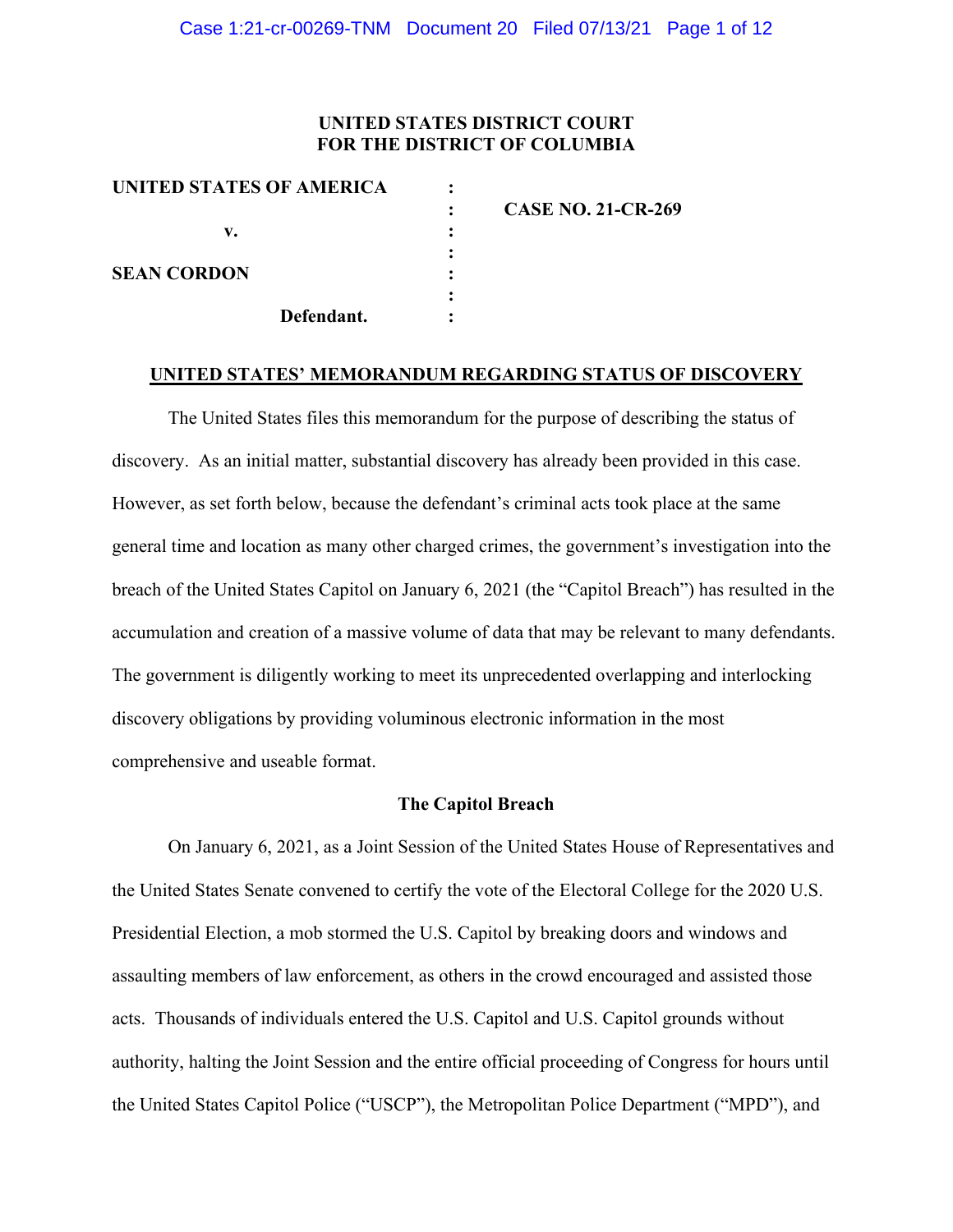# Case 1:21-cr-00269-TNM Document 20 Filed 07/13/21 Page 2 of 12

other law enforcement agencies from the city and surrounding region were able to clear the Capitol of rioters and to ensure the safety of elected officials. This event in its entirety is hereinafter referred to as the "Capitol Breach."

The defendant, Sean Cordon, is charged by an information with the following violations for entering the U.S. Capitol on January 6, 2021: 18 U.S.C. § 1752(a)(1) (Entering and Remaining in a Restricted Building or Grounds); 18 U.S.C. § 1752(a)(2) (Disorderly and Disruptive Conduct in a Restricted Building or Grounds); 40 U.S.C.  $\S$  5104(e)(2)(D) (Disorderly Conduct in a Capitol Building); and 40 U.S.C. § 5104(e)(2)(G) (Parading, Demonstrating, or Picketing in a Capitol Building).

#### **Scope of Investigation**

The investigation and prosecution of the Capitol Breach will be the largest in American history, both in terms of the number of defendants prosecuted and the nature and volume of the evidence. In the six months since the Capitol was breached, over 500 individuals located throughout the nation have been charged with a multitude of criminal offenses, including but not limited to conspiracy, tampering with documents or proceedings, destruction and theft of government property, obstruction of law enforcement during civil disorder, assaults on law enforcement, obstruction of an official proceeding, engaging in disruptive or violent conduct in the Capitol or on Capitol grounds, and trespass. There are investigations open in 55 of the Federal Bureau of Investigation's 56 field offices.

# **Voluminous Materials Accumulated**

The government has accumulated voluminous materials that may contain discoverable information for many, if not all, defendants. An illustrative list of materials accumulated by the government includes: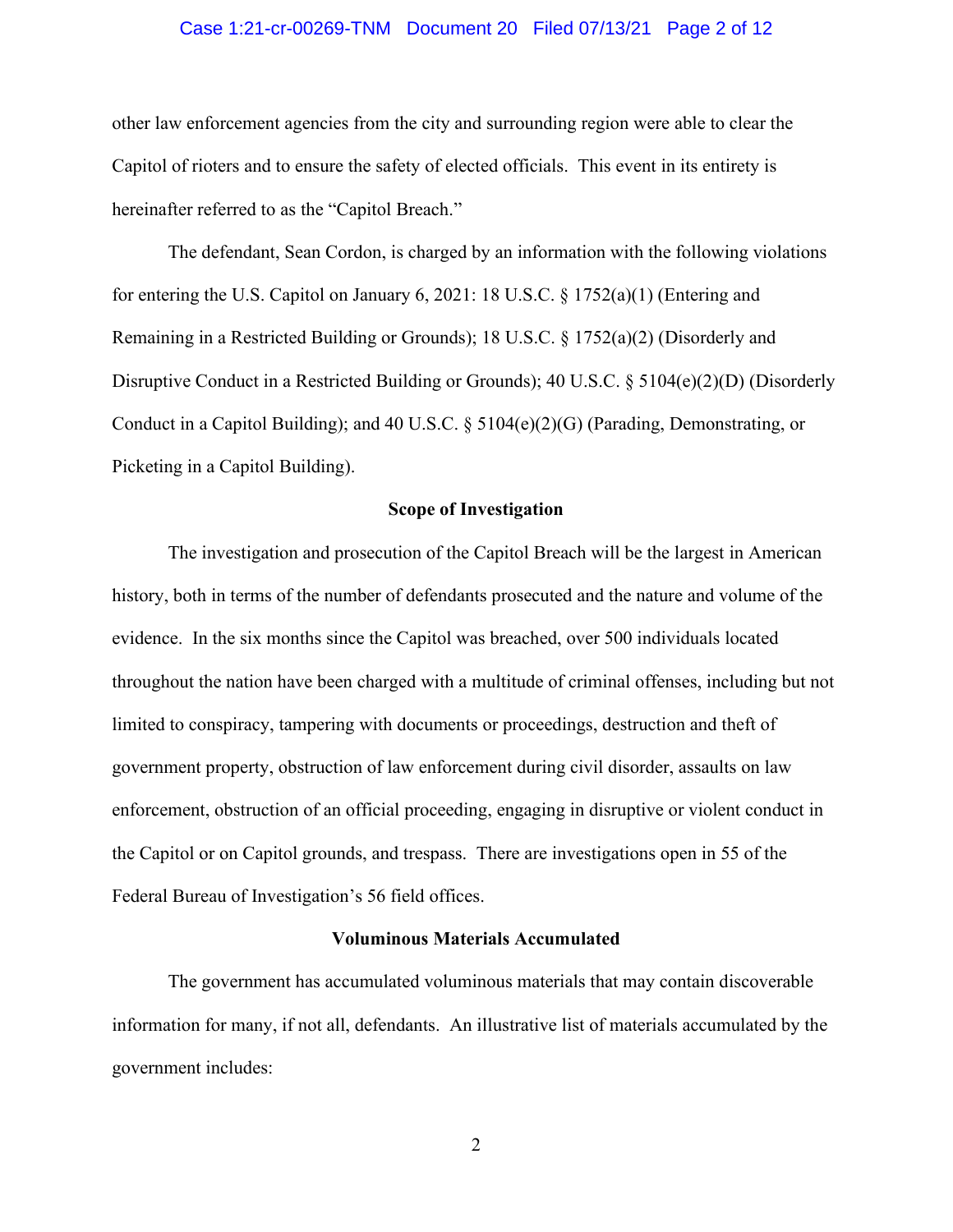- o Thousands of hours of closed circuit video ("CCV") from sources including the USCP, MPD, and United States Secret Service, and several hundred MPD Automated Traffic Enforcement camera videos;
- o Footage from Cable-Satellite Public Affairs Network (C-SPAN) and other members of the press;
- o Thousands of hours of body worn camera ("BWC") footage from MPD, Arlington County Police Department, Montgomery County Police Department, Fairfax County Police Department, and Virginia State Police;
- o Radio transmissions, event chronologies, and, to a limited extent, Global Positioning Satellite ("GPS") records for MPD radios;
- $\circ$  Hundreds of thousands of tips, including at least 237,000 digital media tips;
- o Location history data for thousands of devices present inside the Capitol (obtained from a variety of sources including two geofence search warrants and searches of ten data aggregation companies);
- o Subscriber and toll records for hundreds of phone numbers;
- o Cell tower data for thousands of devices that connected to the Capitol's interior Distributed Antenna System (DAS) during the Capitol Breach (obtained from the three major telephone companies);
- o A collection of over one million Parler posts, replies, and related data;
- o A collection over one million Parler videos and images (approximately 20 terabytes of data);
- o Damage estimates from multiple offices of the U.S. Capitol;
- o A multitude of digital devices and Stored Communication Act ("SCA") accounts; and
- o Responses to grand jury subpoenas, of which over 6,000 have been issued, seeking documents such as financial records, telephone records, electronic communications service provider records, and travel records.

We are still collecting and assembling materials from the numerous entities who were involved in the response to the Breach, and we are still investigating – which means the amount of data (phones, devices, legal process, investigative memoranda) is growing.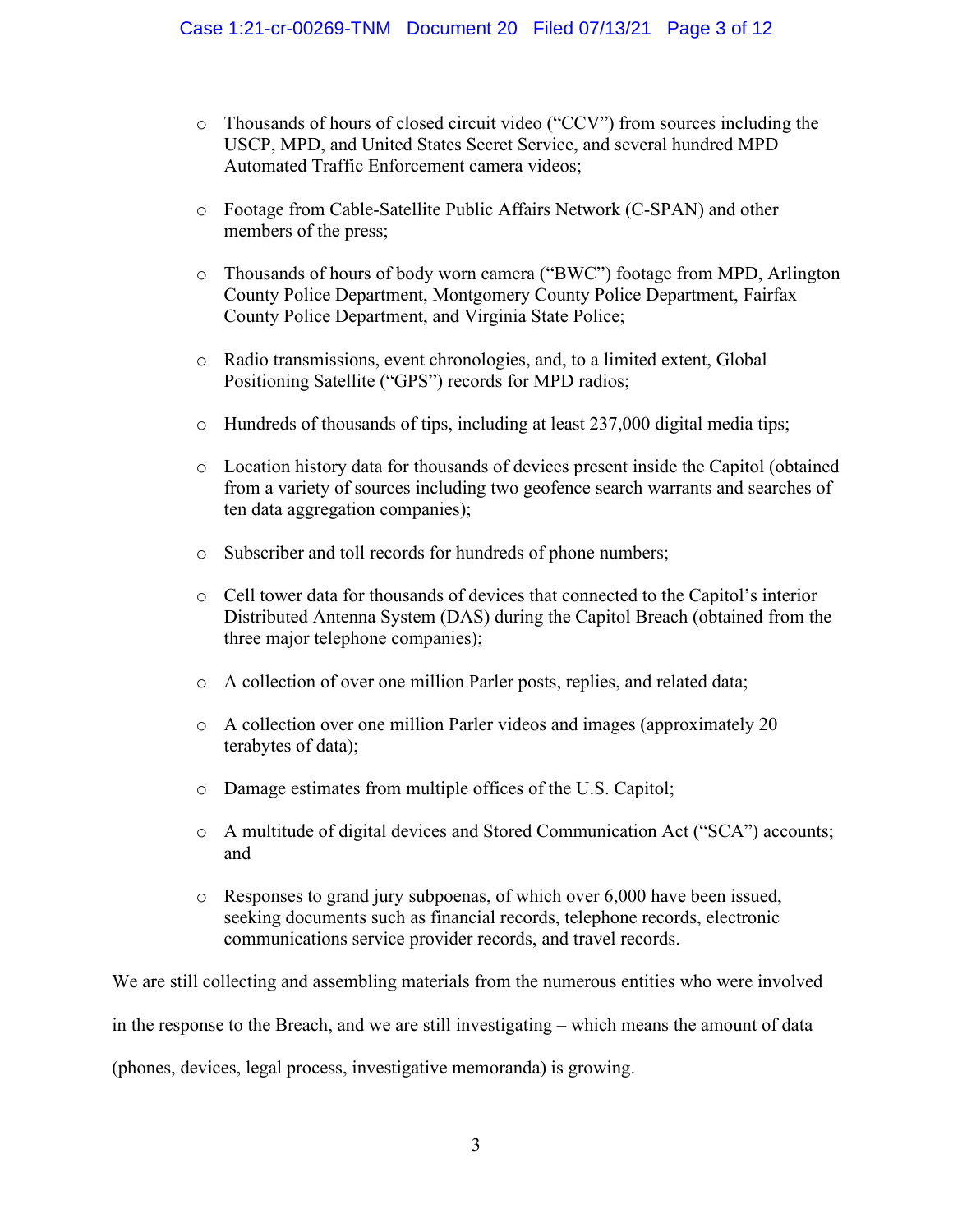# **Voluminous Legal Process and Investigative Memoranda**

In addition to the materials collected, tens of thousands of documents have been generated in furtherance of the investigation, to include interviews of subjects, witnesses, tipsters and officers; investigations into allegations concerning officer conduct on January 6; source reports; evidence collection reports; evidence analysis reports; chain-of-custody documents; legal documents including preservation letters, subpoenas, 2703(d) orders, consent forms, and search warrants; and memoranda of investigative steps taken to evaluate leads or further investigations.

#### **Interrelated Crimes and Discovery**

The Capitol Breach involves thousands of individuals inside and outside the Capitol, many of whom overwhelmed and assaulted police. (According to a Washington Post analysis of the events, "the mob on the west side eventually grew to at least 9,400 people, outnumbering officers by more than 58 to one.") *See* 

# *https://www.washingtonpost.com/investigations/interactive/2021/dc-police-records-capitol-*

*riot/?itid=sf\_visual-forensics*. The cases clearly share common facts, happening in generally the same place and at the same time. Every single person charged, at the very least, contributed to the inability of Congress to carry out the certification of our Presidential election.

These circumstances have spawned a situation with overlapping and interlocking discovery obligations. Many defendants may be captured in material that is not immediately obvious and that requires both software tools and manual work to identify, such as video and photos captured in the devices and SCA accounts of other subjects. Accordingly, the defense is generally entitled to review all video or photos of the breach whether from CCV, BWC or searches of devices and SCA accounts. Notably, we have received a number of defense requests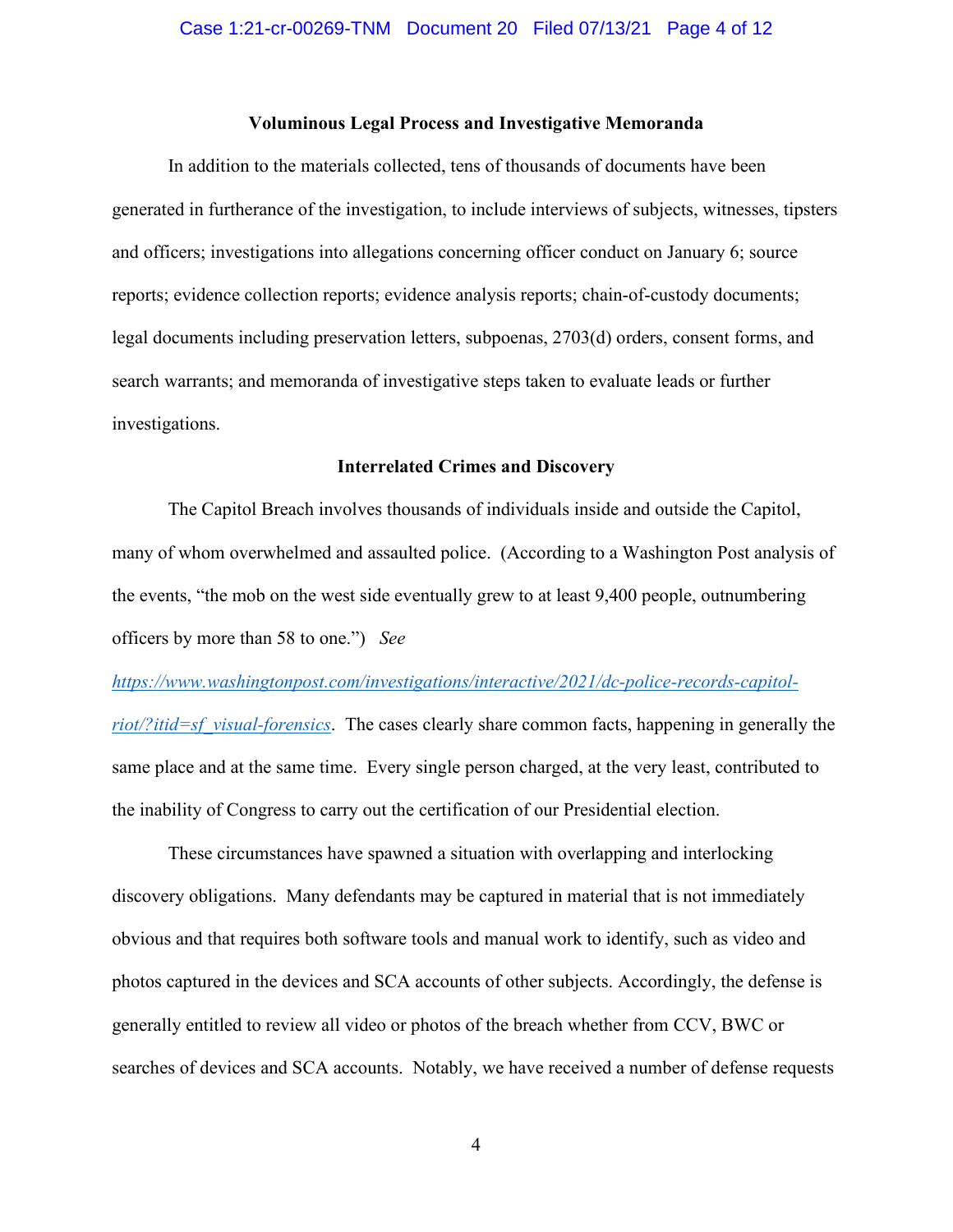for access to such voluminous information, and requests for the government to review the entirety of the law enforcement files related to this investigation. For example, in support of a motion to compel access to all of the footage, one such counsel stated:

The events of January 6, 2021 were memorialized to an extent rarely, if ever, experienced within the context of federal criminal cases. The Government itself has a wealth of surveillance video footage. Virtually every attendee in and around the Capitol on January 6, 2021 personally chronicled the events using their iPhone or other similar video device. Many of the attendees posted their video on one or more social media platforms. Many held their videos close to their vests resulting in little if any publication of same. News media outlets from around the world captured video footage. Independent media representative from around the world captured video footage. Intelligence and law enforcement personnel present at the Capitol on January 6, 2021 also captured video footage of events of the day. By the Government's own admission, the Government has an overwhelming amount of video footage of the events of January 6, 2021. During the handlings of January 6 cases, the Government has garnered and continues to garner access to added video footage from, among other sources, the general public and the defendants themselves. *Upon information and belief, the Government is not capable of vetting, cataloging and determining materiality of the video footage such as to ensure that disclosure of same is timely made in all cases to which the footage is material for disclosure purposes.* The "information and belief" in this regard is a function of the undersigned counsel's personal knowledge relative to footage given to the Government, familiarity with other January 6 cases both as counsel for other January 6 defendants and as counsel familiar with other counsel representing January 6 defendants and the understanding that the footage provided to the Government does not appear to have been produced to other defendants whose cases warrant similar disclosure by the Government of material evidence. *Defendant has requested the Government confirm whether there is a single repository for all video footage amassed relative to the events at the Capitol on January 6, 2021 and, further, has requested access to same for inspection and examination for determination of materiality and disclosure of the Government's protocol to determine materiality.*

*United States v. Jacob Chansley*, 21-cr-00003 (RCL) (Document No. 58)(emphasis added).

Examples of additional similar discovery requests we have received in Capitol Breach cases are

quoted in **Exhibit A**, attached hereto.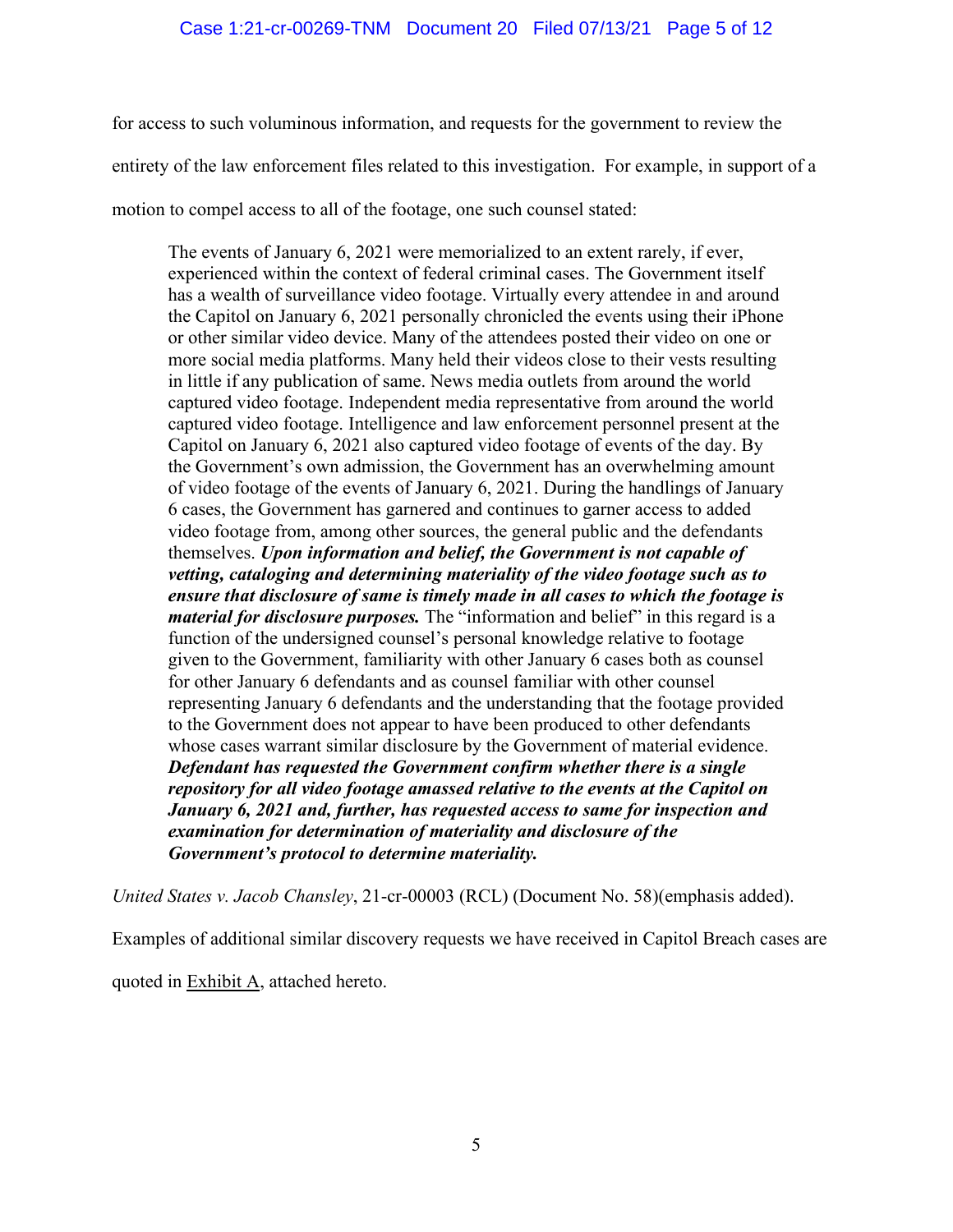#### **Early Establishment of Discovery Team**

Shortly after the Capitol Breach, the U.S. Attorney's Office established a Capitol Breach Discovery Team to create and implement a process for the production of discovery in January 6 cases. The Discovery Team is staffed by federal prosecutors who have experience in managing complex investigations involving voluminous materials, Department of Justice experts in project management and electronic discovery management, and a lead discovery agent from the Federal Bureau of Investigation. Members of the Discovery Team consult regularly with Department of Justice subject matter experts, including Associate Deputy Attorney General and National Criminal Discovery Coordinator Andrew Goldsmith. As discussed further below, members of the Discovery Team also meet and confer on a regular basis with Federal Public Defender ("FPD") leadership and electronic discovery experts.

### **Recognition of Need for Vendor Promptly Addressed**

Following the Capitol Breach, the United States recognized that due to the nature and volume of materials being collected, the government would require the use of an outside contractor who could provide litigation technology support services to include highly technical and specialized data and document processing and review capabilities. The government drafted a statement of work, solicited bids, evaluated them, and selected a vendor. This was an unprecedented undertaking which required review at the highest levels of the Department of Justice and was accomplished as quickly as possible.

On or about May 28, 2021, the government contracted Deloitte Financial Advisory Services, LLP ("Deloitte"), a litigation support vendor with extensive experience providing complex litigation technology services, to assist in document processing, review and production of materials related to the Capitol Breach. As is required here, Deloitte furnishes secure,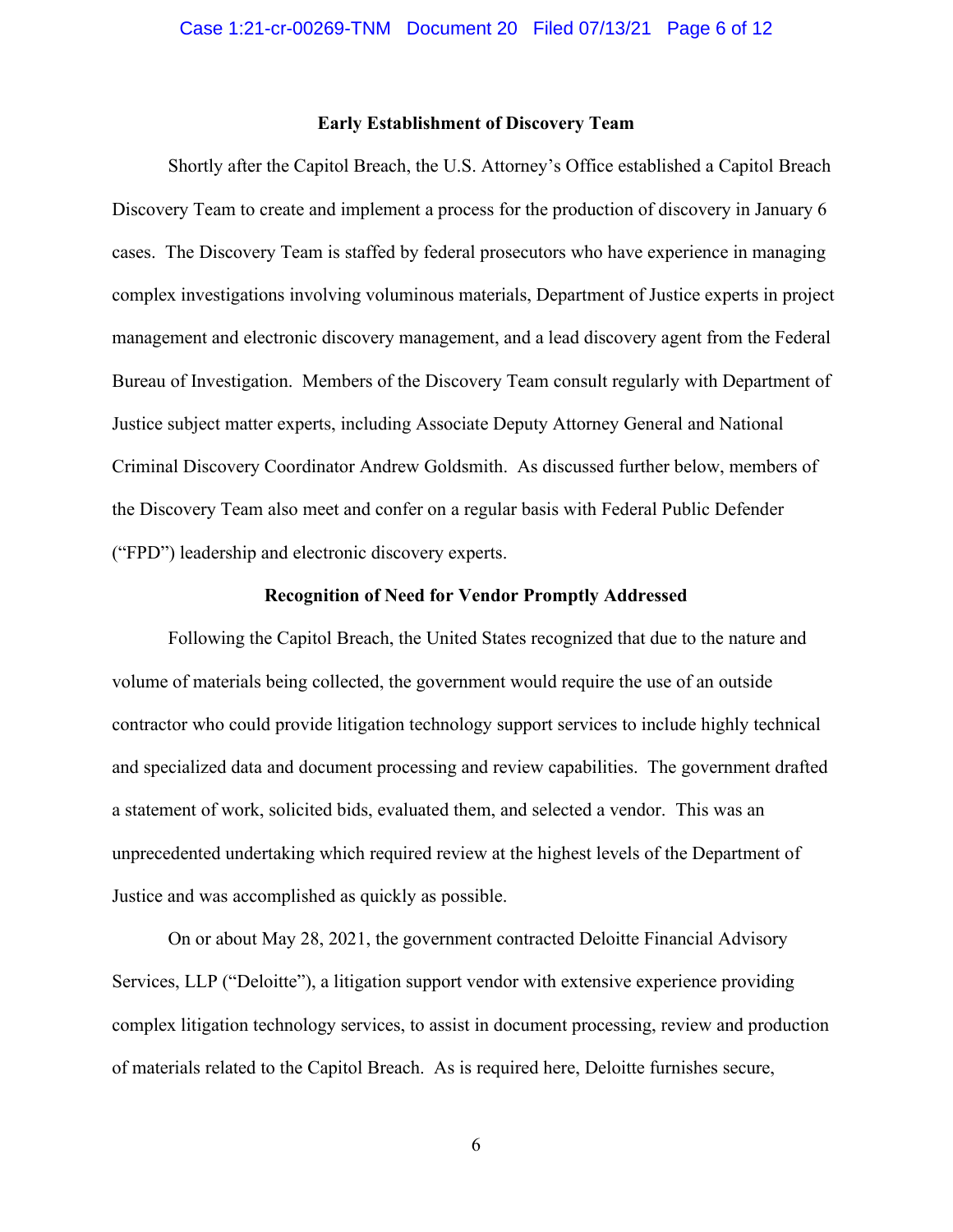## Case 1:21-cr-00269-TNM Document 20 Filed 07/13/21 Page 7 of 12

complex, and highly technical expertise in scanning, coding, digitizing, and performing optical character recognition – as well as processing, organizing, and ingesting a large volume of Electronically Stored Information ("ESI") and associated metadata in document review platforms – which is vital to the United States' ability to review large data/document productions and is essential to our ability to prosecute these cases effectively.

## **Implementation of Contract with Deloitte**

We have already begun transferring a large volume of materials to Deloitte (as of July 7, 2021, over 200 disks of data and 34,000 USCP records), who is populating the database. Specific processing workflows and oversight are being established between the United States Attorney's Office and the vendor. We have already coordinated with Deloitte to use various tools to identify standard categories of Personal Identifying Information ("PII") and to redact them. Once the database is accessible, we will begin systematically reviewing materials for potentially discoverable information, tagging when possible (e.g., video by a location or type of conduct, interviews describing a particular event), and redacting when necessary. Among other things, the vendor is also building a master evidence tracker to assist us in keeping records of what is provided to us and what is ultimately produced, which is part of our approach to a defensible discovery protocol.

#### **Systematic Reviews of Voluminous Materials**

We are implementing and continuing to develop processes and procedures for ensuring that voluminous materials have been and will continue to be systematically reviewed for information that, *inter alia,* may be material to the defense, e.g.:

> o Comparing all known identifiers of any charged defendant against tips, Parler data, ad tech data, cell tower data, and geofence data; and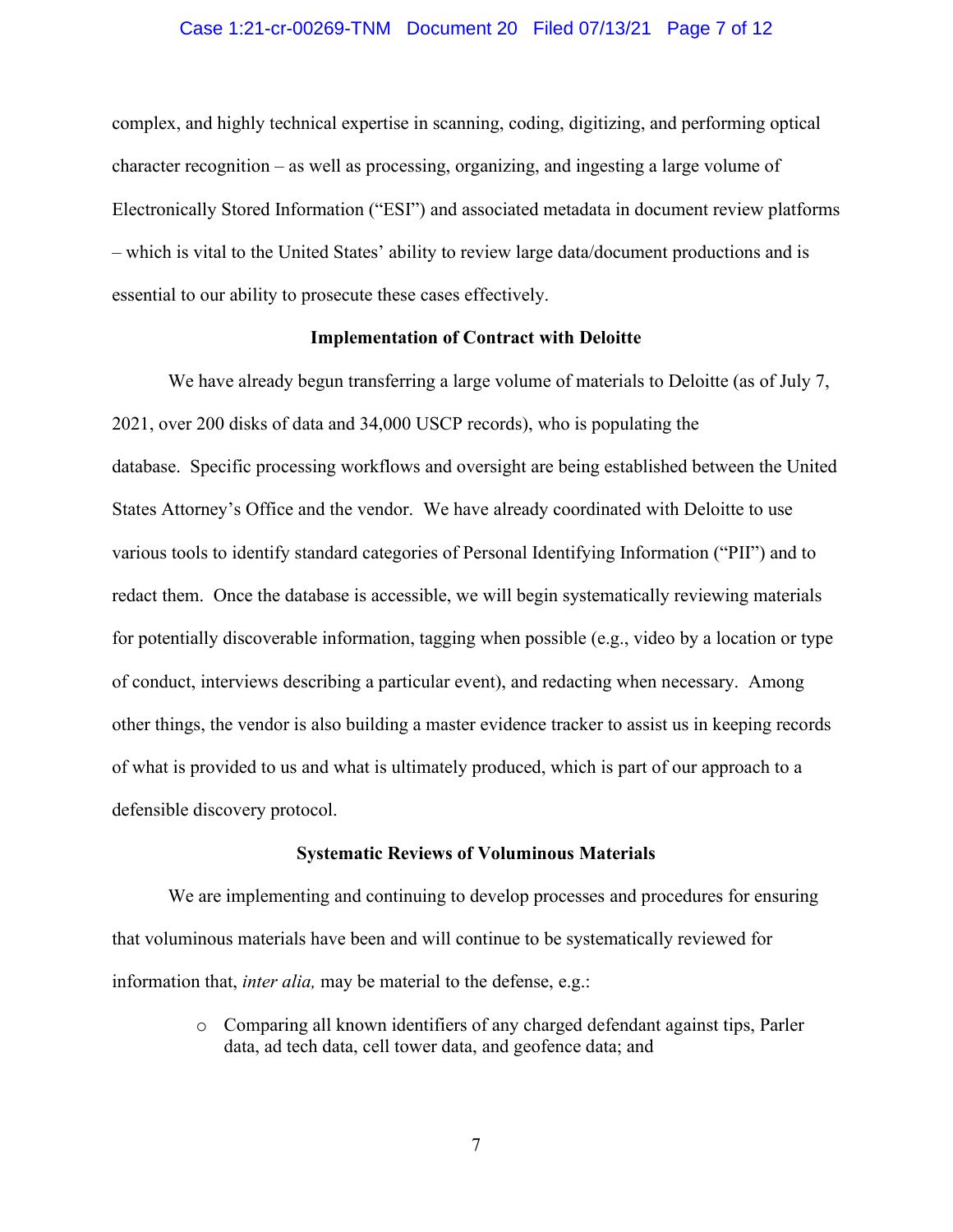o Searching all visual media (such as CCV, BWC, social media or device search results) – the collection of which grows on a regular basis – against known images of charged defendants.

#### **Certain Specific Defense Requests**

Multiple defense counsel have inquired about investigations into officers who were *alleged* to have been complicit in the January 6 Capitol Breach. We have received copies of investigations into officer conduct, have finished reviewing them, and plan to disclose the relevant materials shortly.

#### **Discovery Already Provided**

The government has already provided the defendant, Sean Cordon, most of the discovery specific to his investigation, including: FBI reports and notes; reports of scoped devices; video from USCP CCV; a recording of the defendant's statements made to law enforcement; photographs; reports and returns from the execution of search warrants; summary reports containing images of the defendants identified by the FBI in reviewing various sources of footage and other items; and additional items. We have also already arranged six opportunities for defense counsel and an investigator to walk through the crime scene, which required the USCP to obtain the approval of many different Congressional offices to obtain access to various areas that are relevant to the charges being brought.

# **Complexities Require Careful Consideration**

Producing discovery in a meaningful manner and balancing complex legal-investigative and technical difficulties takes time. We want to ensure that all defendants obtain meaningful access to voluminous information that may contain exculpatory material, and that we do not overproduce or produce in a disorganized manner. That means we will review thousands of investigative memoranda, even if there is a likelihood they are purely administrative and not discoverable, to ensure that disclosures are appropriate.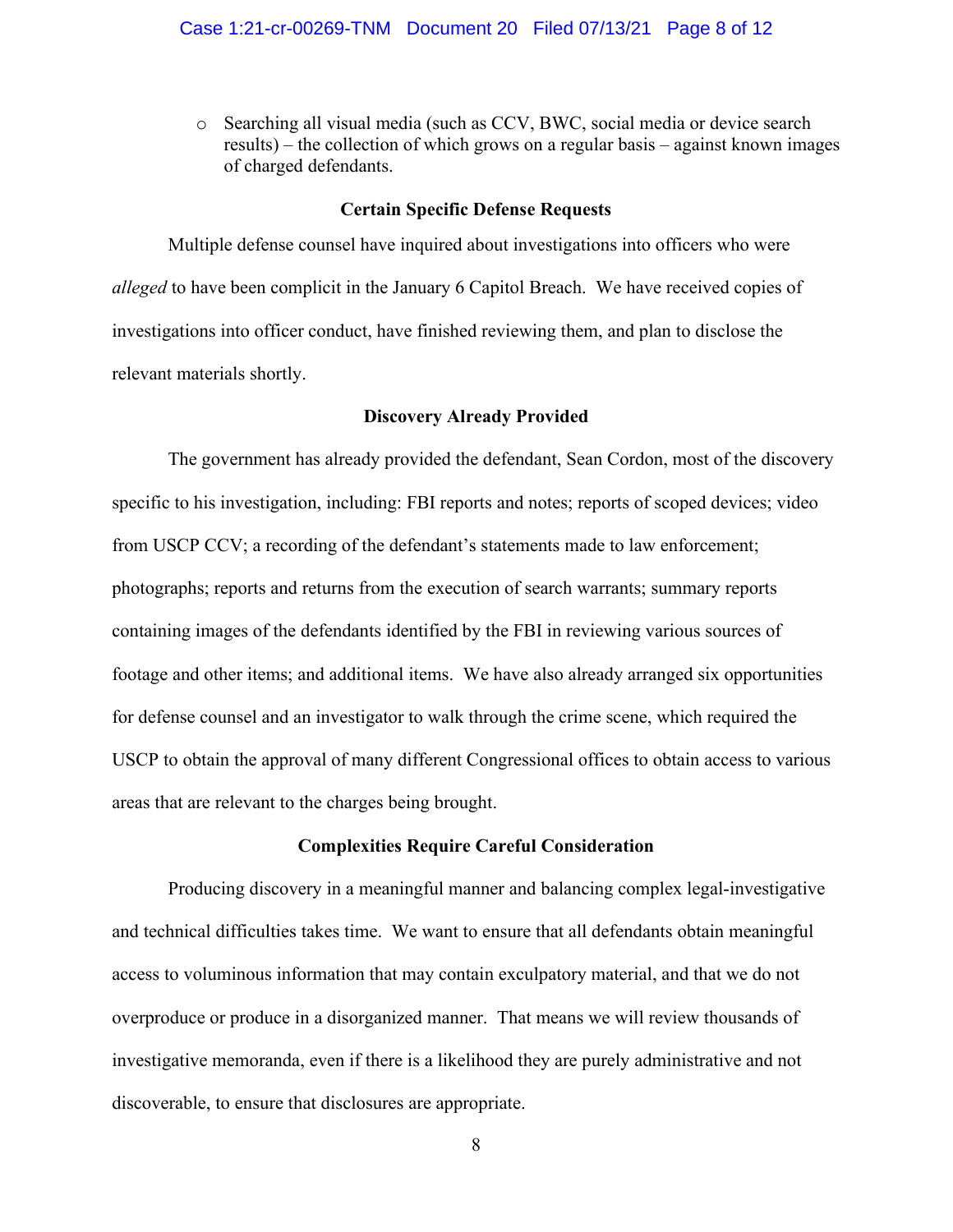# *Legal-Investigative Considerations*

We must also carefully ensure we are adequately protecting the privacy and security interests of witnesses and subjects from whom those materials were derived. For example, we cannot allow a defendant's PII to be disseminated – without protection – to hundreds of others. Similarly, we cannot allow personal contact information for Congressional members, staffers, and responding police officers – targets and victims of these crimes – whose phones may have connected to the Capitol's DAS network to inadvertently be produced. We also must protect Law Enforcement Sensitive materials by ensuring they are carefully reviewed for discoverability and, if they are discoverable, that they are disclosed in an appropriate manner. We continue to develop workable paradigm for disclosing a vast amount of Capitol CCV while ensuring that the Capitol's security is maintained. We are also scrupulously honoring defendants' attorney-client privilege by employing a filter team that is continually reviewing devices and accounts for potentially privileged communications.

#### *Technological Considerations*

A large volume of the information that has been collected consists of ESI. ESI frequently contains significant metadata that may be difficult to extract and produce if documents are not processed using specialized techniques. Metadata is information about an electronic document and can describe how, when and by whom ESI was created, accessed, modified, formatted, or collected. In the case of a document created with a word processing program, for example, metadata may include the author, date created, and date last accessed. In the case of video footage, metadata may identify the camera that was used to capture the image, or the date and time that it was captured. Metadata may also explain a document's structural relationship to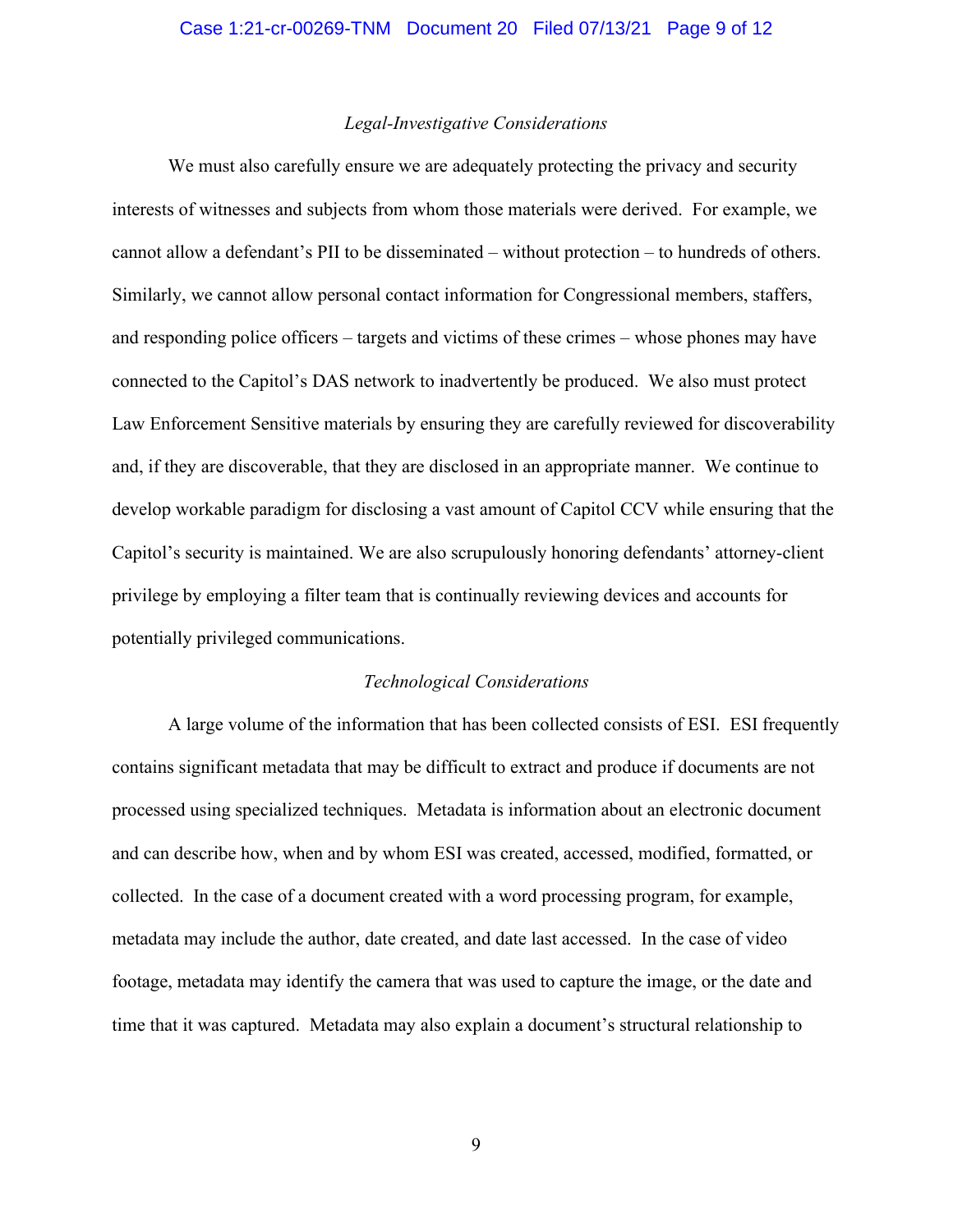# Case 1:21-cr-00269-TNM Document 20 Filed 07/13/21 Page 10 of 12

another document, e.g., by identifying a document as an attachment to an investigative memoranda.

Processing, hosting, and production of the voluminous and varied materials described above, to include the preservation of significant metadata, involves highly technical considerations of the document's source, nature, and format. For example, the optimal type of database for hosting and reviewing video footage may differ from the optimal type of database for hosting investigative memoranda. Similarly, a paper document, a word processing document, a spreadsheet with a formula, video footage from a camera, or video footage associated with a proprietary player may each require different types of processing to ensure they are captured by database keyword searches and produced with significant metadata having been preserved.

# **Involving Defense Counsel in Voluminous Discovery Plan**

The Discovery Team regularly meets with FPD leadership and technical experts with respect to discovery issues. Given the volume of information that may be discoverable, FPD is providing input regarding formats that work best with the review tools that Criminal Justice Act panel attorneys and Federal Defender Offices have available to them. Due to the size and complexity of the data, we understand they are considering contracting with third party vendors to assist them (just as the United States Attorney's Office has done for this matter). So as to save defense resources and to attempt to get discovery more quickly to defense counsel, there were efforts made to see if FPD could use the same vendor as the United States Attorney's Office to set up a similar database as the government is using for reviewing the ESI, but for contractual and technical reasons we have recently learned that was not feasible. We are in the on-going process of identifying the scope and size of materials that may be turned over to FPD with as much detail as possible, so that FPD can obtain accurate quotes from potential database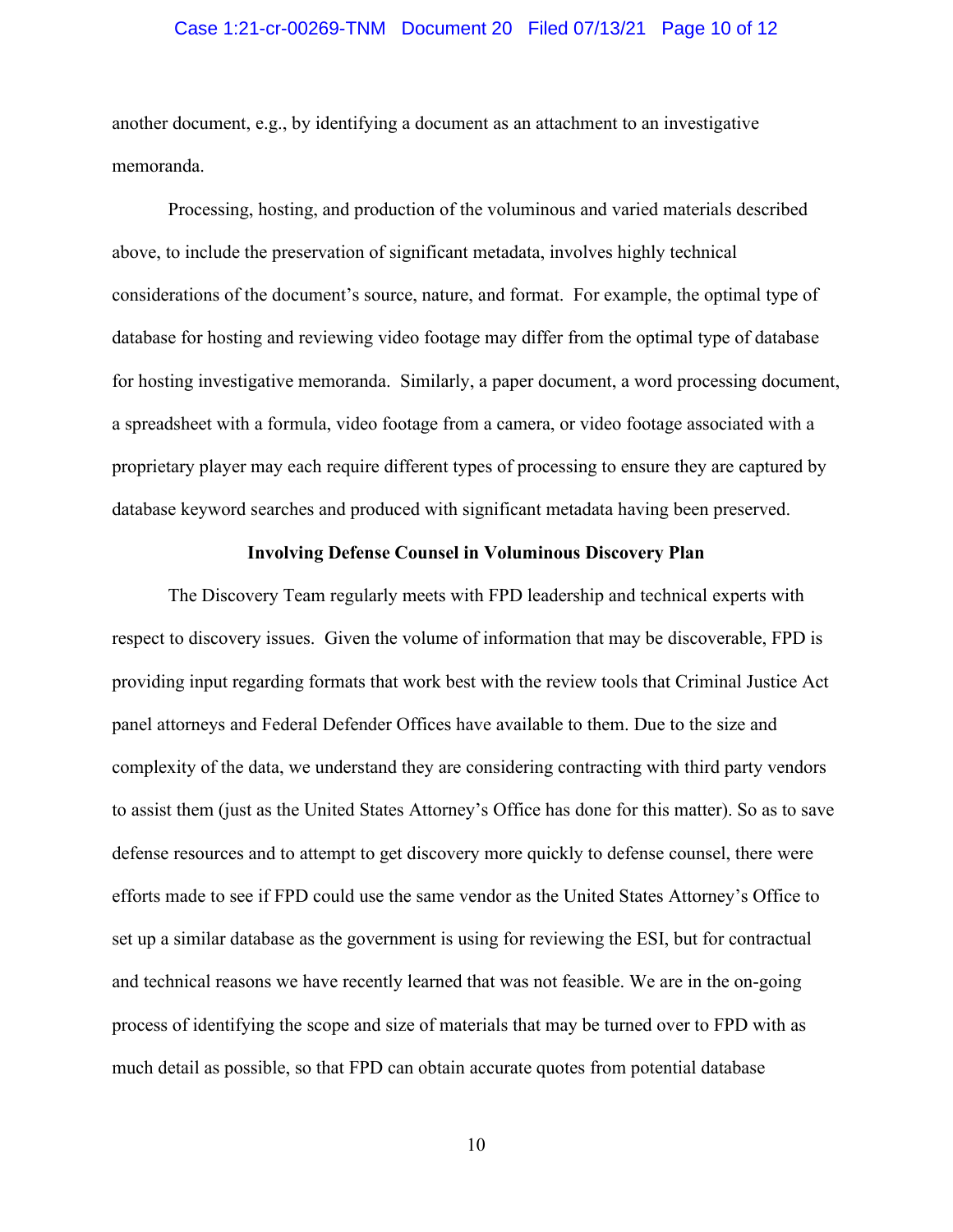# Case 1:21-cr-00269-TNM Document 20 Filed 07/13/21 Page 11 of 12

vendors. It is hoped that any databases or repositories will be used by FPD offices nationwide that are working on Capitol Breach cases, counsel that are appointed under the Criminal Justice Act, and retained counsel for people who are financially unable to obtain these services. A database will be the most organized and economical way of ensuring that all counsel can obtain access to, and conduct meaningful searches upon, relevant voluminous materials, e.g., thousands of hours of body worn camera and Capitol CCV footage, and tens of thousands of documents, including the results of thousands of searches of SCA accounts and devices.

# **Compliance with Recommendations Developed by the Department of Justice and Administrative Office of the U.S. Courts Joint Working Group on Electronic Technology**

As is evidenced by all of the efforts described above, the United States is diligently working to comply with the *Recommendations for Electronically Stored Information (ESI) Discovery Production* developed by the Department of Justice and Administrative Office of the U.S. Courts Joint Working Group on Electronic Technology in the Criminal Justice System in February 2012.<sup>1</sup> See https://www.justice.gov/archives/dag/page/file/913236/download. For example, we are: (1) including individuals with sufficient knowledge and experience regarding ESI; (2) regularly conferring with FPD about the nature, volume and mechanics of producing ESI discovery; (3) regularly discussing with FPD what formats of production are possible and appropriate, and what formats can be generated and also maintain the ESI's integrity, allow for

<sup>&</sup>lt;sup>1</sup> These *Recommendations* are explicitly referenced in the Advisory Committee Note to Rule 16.1. Importantly, the two individuals primarily responsible for developing the Recommendations are Associate Deputy Attorney General Andrew Goldsmith, who (as noted earlier) is working closely with the prosecution's Discovery Team, and Sean Broderick, the FPD's National Litigation Support Administrator, who is playing a similar role for the D.C. Federal Defender's Office on electronic discovery-related issues. Messrs. Goldsmith and Broderick have a long history of collaborating on cost-effective ways to address electronic discovery-related issues, which undoubtedly will benefit all parties in this unprecedented undertaking.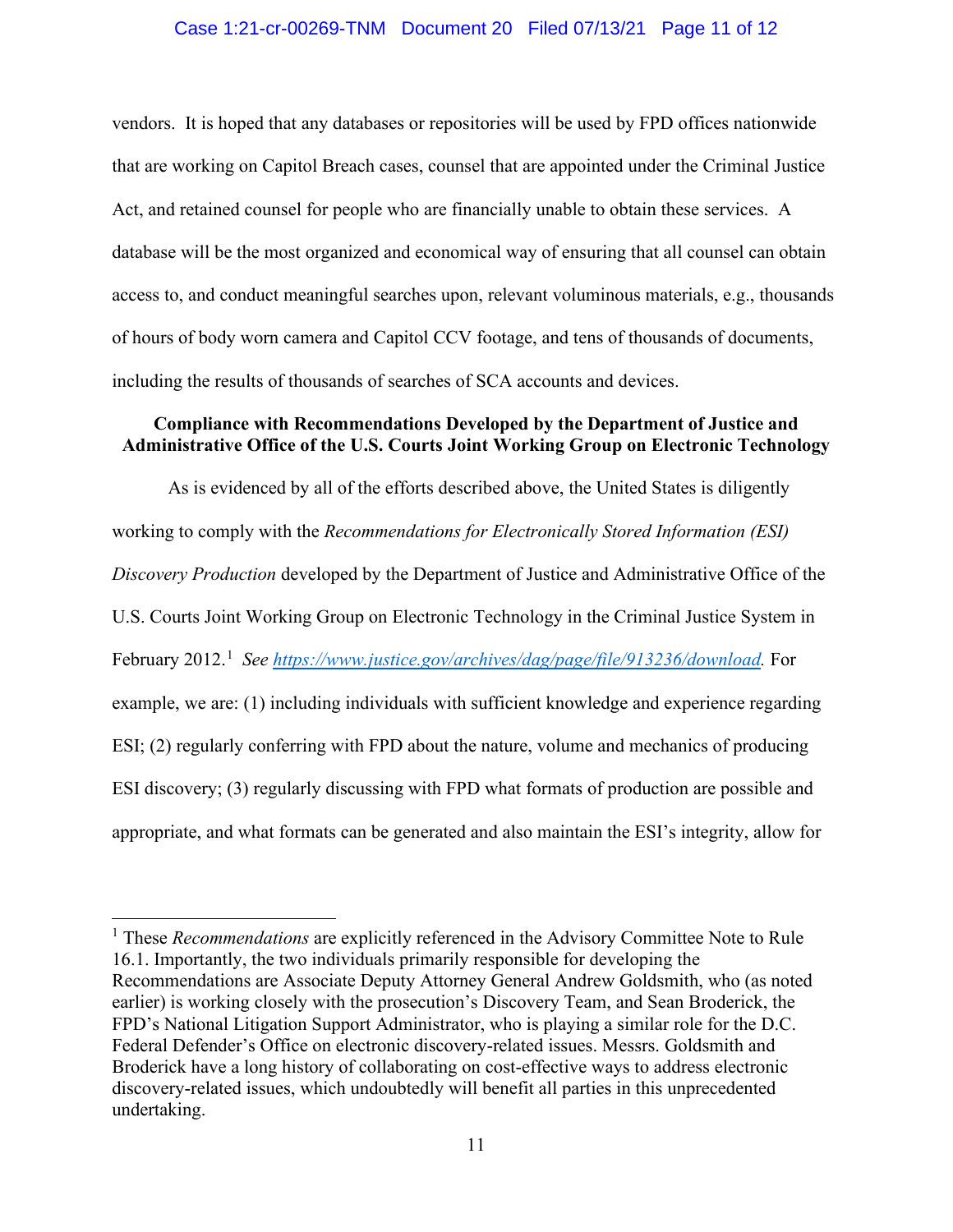# Case 1:21-cr-00269-TNM Document 20 Filed 07/13/21 Page 12 of 12

reasonable usability, reasonably limit costs, and if possible, conform to industry standards for the

format; (4) regularly discussing with FPD ESI discovery transmission methods and media that

promote efficiency, security, and reduced costs; and (5) taking reasonable and appropriate

measures to secure ESI discovery against unauthorized access or disclosure.

Respectfully submitted,

CHANNING D. PHILLIPS Acting United States Attorney DC Bar No. 415793

By: CLAYTON H. O'CONNOR Trial Attorney, detailed to the United States Attorney's Office for the District of Columbia MD Bar No. 0512150005 555 Fourth Street, N.W. Washington, D.C. 20530 202-616-3308 clayton.oconnor@usdoj.gov /s/ Clayton H. O'Connor

By: EMILY A. MILLER Capitol Breach Discovery Coordinator DC Bar No. 462077 555 Fourth Street, N.W., Room 5826 Washington, DC 20530 Emily.Miller2@usdoj.gov (202) 252-6988 /s/ Emily A. Miller /s/ Geoffrey A. Barrow

By: GEOFFREY A. BARROW Capitol Breach Discovery Team, Detailee DC Bar No. 462662 1000 Southwest Third Avenue, Suite 600 Portland, Oregon 97204 Geoffrey.Barrow@usdoj.gov (503) 727-1000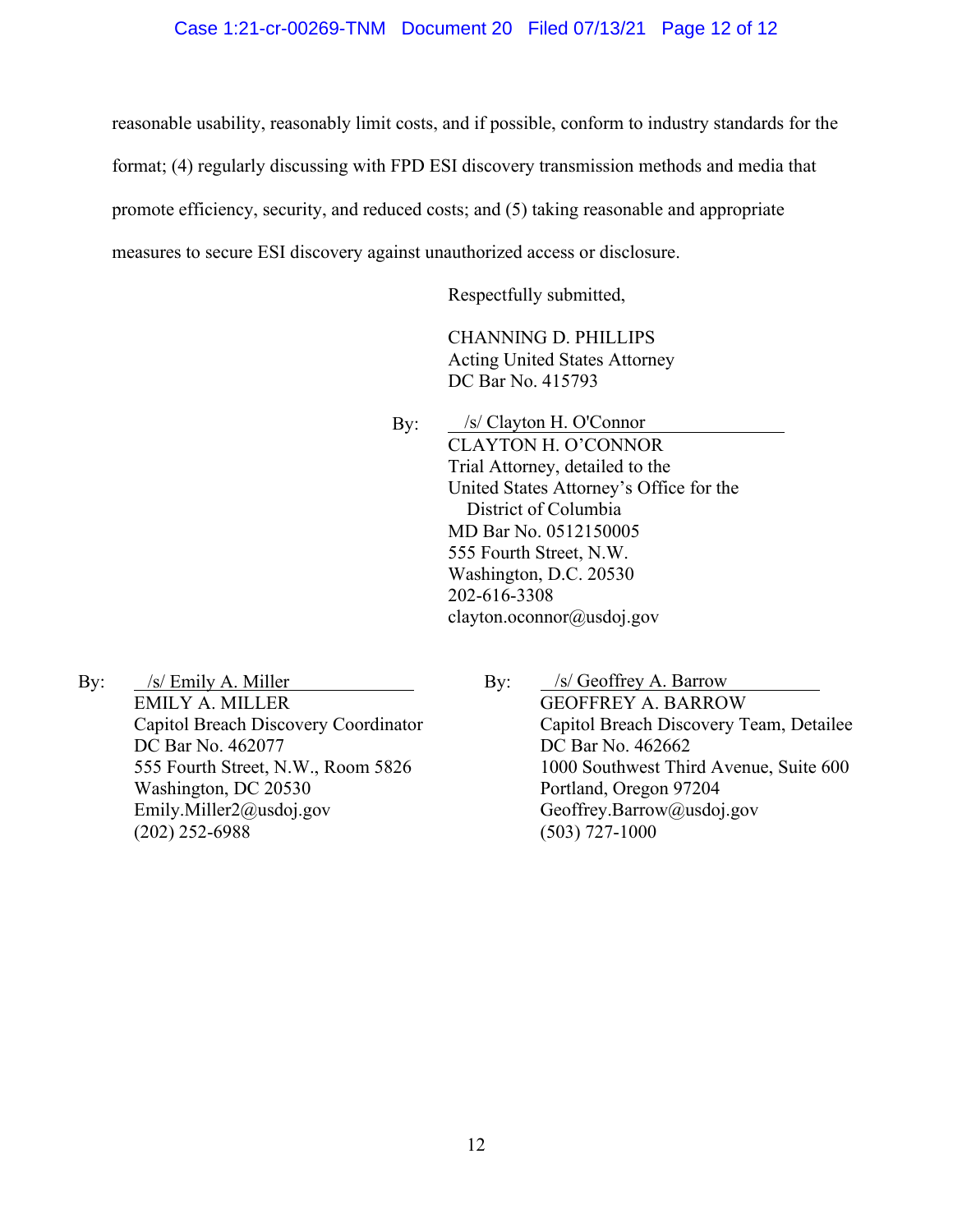# Case 1:21-cr-00269-TNM Document 20-1 Filed 07/13/21 Page 1 of 2

# **EXHIBIT A Additional Examples of Defense Discovery Requests**

|                | "Videos in the government's possession that filmed the interior of the capital building from approximately 2:50 PM to 3:35 PM on                                                        |
|----------------|-----------------------------------------------------------------------------------------------------------------------------------------------------------------------------------------|
|                | January 6, 2021."                                                                                                                                                                       |
| $\overline{2}$ | "[A]ll photographs or video footage obtained or confiscated by the government from outside sources during the investigation of<br>this case are material to the defense's preparation." |
| 3              | "Our position is that the government must identify any evidence it believes to capture [defendant], regardless of whether it intends                                                    |
|                | to rely on the same in its case in chief."                                                                                                                                              |
| $\overline{4}$ | "Copies of any and all documents, photographs, and video received by the U.S. Attorney's office and/or Metropolitan Police                                                              |
|                | Department or any other law enforcement agency from any law enforcement officer or prosecutor from any other jurisdiction                                                               |
|                | regarding this case."                                                                                                                                                                   |
| 5              | "I write to request that the United States review the contents of the FBI's "I" drive and disclose any and all exculpatory evidence                                                     |
|                | identified therein."                                                                                                                                                                    |
| 6              | "Network news outlets aired footage of one or more Officers directing protestors towards doors and seemingly invited them to                                                            |
|                | enter the building -- this is Brady material for our clients."                                                                                                                          |
| 7              | "The discovery I'm requesting is all video and/or audio footage in which Capitol Police and any other Gov't officials or agents                                                         |
|                | remove barriers and/or interact with protestors who entered the Capitol or gained access to the patios or other structures connected                                                    |
|                | to the Capitol building complex."                                                                                                                                                       |
| 8              | "This request also includes any video footage, including from cameras owned by MPD (crime and red light) and DDOT (which are                                                            |
|                | operated and maintained by MPD, and to which MPD has access), as well as any footage that government actors reviewed. This                                                              |
|                | request also includes any video footage from MPD District where the defendant was taken, and all body worn camera footage that                                                          |
|                | may have captured any portion of the alleged incident, investigation or arrest of my client."                                                                                           |
|                |                                                                                                                                                                                         |
|                | "The request includes all Body Worn Camera (BWC) footage from all offices involves in any and all searchers, arrests, and                                                               |
|                | investigations associated with this case and/ or labels with the CCN Number associated with this case; information that will permit                                                     |
|                | undersigned counsel to identify the officer wearing the BWC; metadata related to any and all BWC footage; information from the                                                          |
|                | AUSA's office and/or MPD specifying any edits or redactions made to the footage and the corresponding justifications. Please also                                                       |
|                | provide the access logs for the BWC footage for any and all officers involved in this case."                                                                                            |
| 9              | "All photographs, including those of the defendant, sketches, diagrams, maps, representations or exhibits of any kind, that                                                             |
|                | relate to this case, regardless of whether the government intends to introduce them in its case-in-chiefIncluding all video                                                             |
|                | recordings related to the January 6, 2021 events."                                                                                                                                      |
| 10             | "I further request that you review all documentation related to or generated in connection with this case that may be outside of the                                                    |
|                | government's official case file (e.g., materials in the FBI's "I-Drive" or other similar repositories of investigation documents in the                                                 |
|                | possession of federal or local agencies or law enforcement authorities."                                                                                                                |